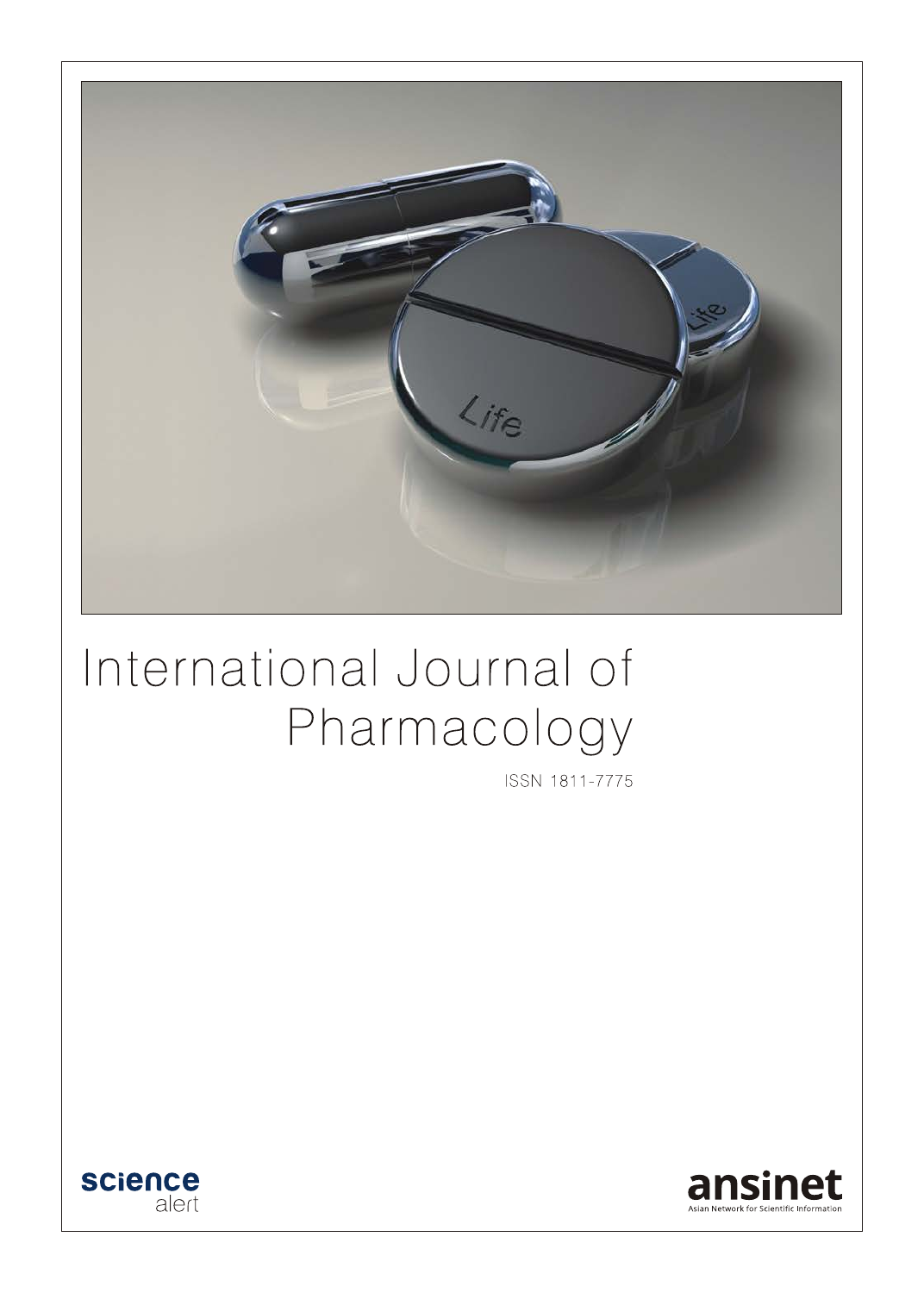#### **OPEN ACCESS International Journal of Pharmacology**

ISSN 1811-7775 DOI: 10.3923/ijp.2018.488.494



## **Research Article Vanillic Acid Improve Neural Function after Focal Cerebral Ischemia-reperfusion Rats**

Jin Wang, Ying Guo and Shao Yue Zhang

Department of Neurology, Tianjin Nankai Hospital, 300100 Tianjin, China

### Abstract

Background and Objective: Vanillic Acid (VA) is a dihydroxybenzoic acid derivative found in in the roots of *Angelica sinensis* and used for treating various ailments. The current preclinical study was designed to demonstrate the neuroprotective activity of VA against cerebral Ischemia-Reperfusion (I/R) injured rat model. Materials and Methods: Healthy Sprague-Dawley (SD) rats ( $n = 40$ ) were segregated into 4 groups. Rats received only saline (Group I), rats were induced by Middle Cerebral Artery Occlusion (MCAO) for 90 min and followed by reperfusion for 24 h (group II), group III and IV rats pretreated with VA (50 or 100 mg kg $^{-1}$ ) for 14 days and followed by MCAO induction. Data were analyzed using Turkey's test with SPSS software. Results: A considerable decline in the neurological deficit score and cerebral infarct area was observed in VA pretreated group. On administration with VA (50 or 100 mg kg<sup>-1</sup>) concomitantly lowered the levels of lipid peroxidation product (Malondialdehyde-MDA) with improved antioxidant status (superoxide dismutase, catalase). Whereas, the inflammatory markers such as interleukins-6 (IL-6), IL-1β, Tumor Necrosis Factor Alpha (TNF-α) and Nuclear Factor Kappa B (NF-κB) p65 subunit were remarkably decreased upon VA supplementation, on comparison with MCAO induced group. Furthermore, the relative protein expression of TNF- $\alpha$  and NF- $\kappa$ B p65 were significantly hampered on 14-day intervention with VA. **Conclusion:** The outcome of this study inferred that VA (100) could exert better neuroprotective activity by improving neuronal function via attenuating inflammatory cascade.

Key words: Vanillic acid, cerebral ischemia, neurological deficit, cerebral infarct neuroprotective, inflammatory markers, antioxidants

Received: May 21, 2017 **Accepted: August 17, 2017** Published: April 15, 2018

Citation: Jin Wang, Ying Guo and Shao Yue Zhang, 2018. Vanillic acid improve neural function after focal cerebral ischemia-reperfusion rats. Int. J. Pharmacol., 14: 488-494.

Corresponding Author: Jin Wang, Department of Neurology, Tianjin Nankai Hospital, No. 6 Changjiang Road, 300100 Tianjin, Nankai District, China Tel/Fax: 0086-22-27435564

Copyright: © 2018 Jin Wang et al. This is an open access article distributed under the terms of the creative commons attribution License, which permits unrestricted use, distribution and reproduction in any medium, provided the original author and source are credited.

Competing Interest: The authors have declared that no competing interest exists.

Data Availability: All relevant data are within the paper and its supporting information files.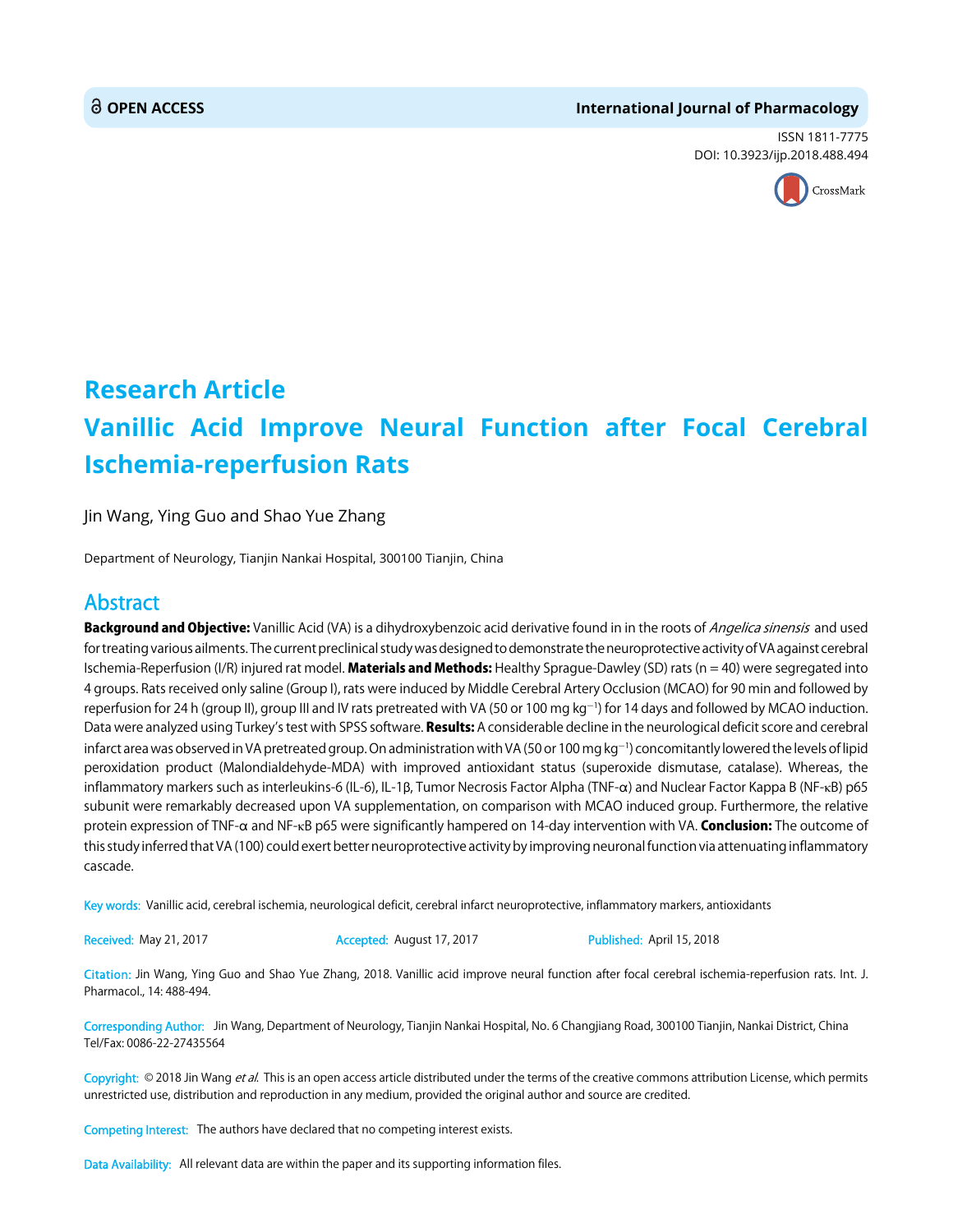#### INTRODUCTION

Ischemic stroke is one of the deadliest conditions owing to thromboembolic occlusion of middle or central cerebral artery<sup>1</sup>. Studies have shown that stroke claims more lives than any other neurological disease due to serious physical deficits<sup>2,3</sup>. Abundant evidence has confirmed that the strong connection exists between oxidative stress and inflammatory response in several neurological diseases especially in IR induced strokes as it provokes secondary brain damage<sup>4,5</sup>. At present only recombinant tissue Plasminogen Activator (rtPA) is the acceptable therapeutic strategy for treating stroke. However, the usage of rtPA is much limited due to the risk of many contraindications and intracerebral hemorrhage<sup>6</sup>. Therefore, the need of an effective treatment to combat stroke related abnormalities is in greater demand.

Vanillic Acid (VA) is a dihydroxybenzoic acid derivative found in higher quantity in the roots of *Angelica sinensis*, the bark of Amburana cearensis and fruits of Euterpe oleracea<sup>s</sup>. Vanillic acid is an oxidative product of vanillin produced during the bioconversion of ferulic acid to vanillin. Vanillin is commonly used flavoring agent in food industry owing to its pleasant and creamy odor<sup>7</sup>. Experimental studies have highlighted its various biological properties such as antioxidant, anti-inflammatory and anti-tumor activities<sup>8,9</sup>. Also, VA can act as hepatoprotective, gastroprotective and nephroprotective agent<sup>10-12</sup>. Furthermore, vanillic acid is shown to exhibit cardioprotective activity against cardiac ischemia-reperfusion model<sup>13</sup>.

Previously, vanillic acid has been reported to improve cognitive function (neuroprotective activity) against streptozotocin-induced in mice model<sup>14</sup>. Recently, vanillic acid is proved to attenuate  $AB1-42$  induced oxidative stress and cognitive impairment in Alzheimer's Disease (AD) mice model<sup>15</sup>. Nevertheless, no studies have been conducted with vanillic acid against the cerebral ischemia-reperfusion model. Hence, the current study was framed to assess the neuro-therapeutic effect of vanillic acid followed by MCAO induced focal cerebral ischemic reperfusion injury in a rat model.

#### MATERIALS AND METHODS

Chemicals and reagents: Vanillic acid, hydrogen peroxide, tween-20, phosphate buffered saline, 2, 3, 5-triphenyl tetrazolium chloride (TTC), Sodium Dodecyl Sulfate (SDS) and pentobarbital sodium were purchased from Sigma-Aldrich (MO, USA). Remaining chemicals and reagents used for this current study are of analytical grade.

**Experimental rats:** Forty healthy male Sprague-Dawley (SD) rats weighing 260-280 g were purchased from animal center of Tianjin Nankai Hospital University. Rats were maintained at  $22-24$ °C on a 12 h day/light cycle in a metabolic steel cage with *ad libitum* (free access to water and food). All the experimental procedures employed in the current experiment was approved by the animal ethical board committee members of Tianjin Nankai Hospital University (TNHU-2402/16) by following the guidelines put forth by health guide for handling and care of laboratory animals.

Procedure for MCAO/IR insult: Middle Cerebral Artery Occlusion (MCAO) or focal IR insult was carried out by the method of Longa *et al.*<sup>16</sup>. Sham-operated control rats underwent midline neck incision but no ligation or occlusion and reperfusion process. The body temperature was maintained at  $37^{\circ}$ C by heating lamp/warm pad. Finally, the wound was then sutured and disinfected and allowed to completely recover from anesthesia and moved back to their respective cages.

**Experimental grouping:** This pre-clinical study was conducted at Tianjin Nankai Hospital University from Sep., 2016 to Nov., 2016. Group I rats received saline via i.p and served as sham-operated group, group II rats were induced by MCAO for 90 min and followed by reperfusion for 24 h and served as IR or vehicle group (Veh). Group III and IV rats pretreated orally with 50 and 100 mg  $kg<sup>-1</sup>$  of VA (via oral gavage) for 14 days and followed by IR induction and served as VA 50+Veh group and VA 50+Veh group respectively.

**Sample preparation:** Rats were euthanized by i.p pentobarbital sodium injection after 24 h of reperfusion and brains samples were excised immediately and stored in -80°C. The cerebral cortex region was isolated and homogenized using lysis phosphate buffer and centrifuged at 3000 rpm for 10 min to obtain a supernatant. This supernatant was used for biochemical and molecular analysis.

Neurological deficit score: The neurological deficit score was evaluated after 24 h of reperfusion by an examiner blinded to all experimental groups by following Longa's score scaling system<sup>16</sup>.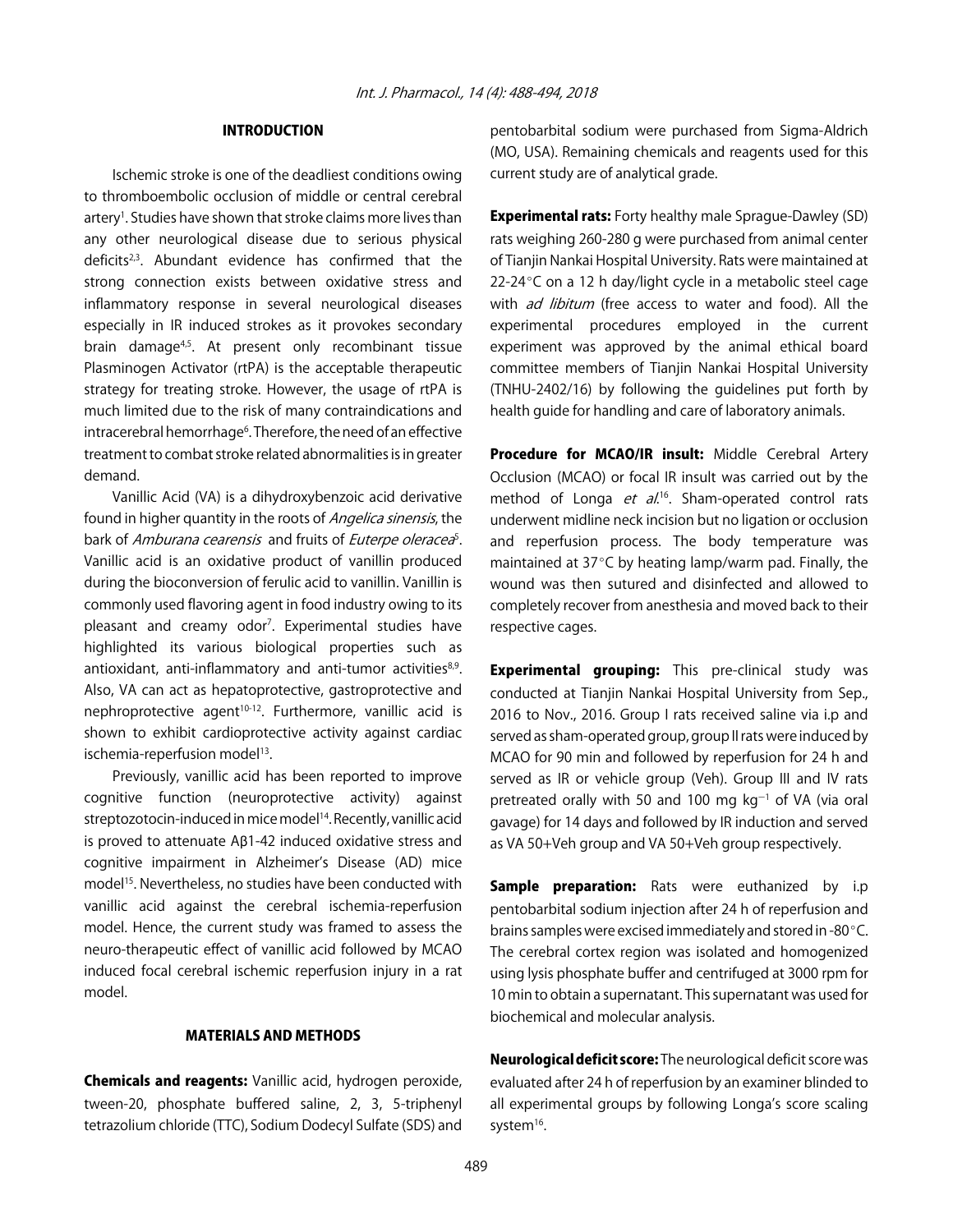Cerebral infarct volume/size: The cerebral hemispheres were excised carefully and sliced into 2 mm coronal slices via a frontal pole and stained with 2% TTC solution for 20 min at  $37^{\circ}$ C and rinsed with phosphate buffered saline to remove the excessive stain. Then, the sections were fixed with 10% paraformaldehyde for 8-10 h. The coronal slices were placed in an Image scanner and the infarct volume (pale white) was quantified using Image J software (1.3 V; Image J, MD, USA). The infarct volume was quantified (Tureyen *et al.*<sup>17</sup> method) by using the Eq. 1:

Infarct volume (
$$
\%
$$
) = Total infarct area  
Whole brain section area ×100 (1)

Antioxidants and lipid peroxidation products: The activities of superoxide dismutase (SOD), catalase (CAT) and the levels of lipid peroxidation products-malondialdehyde (MDA) in cerebral tissue were assessed using commercial kits (Nanjing Jiancheng Bioengineering Institute, Nanjing, China).

Inflammatory markers: Inflammatory markers like IL-1B, IL-6, TNF- $\alpha$  in cerebral homogenate were measured by commercial ELISA kits provided by Thermo Fisher Scientific (MA, USA) in according to the supplier's protocol. Whereas, nuclear factor NF-κB p65 subunits were evaluated in a nuclear fraction of cerebral homogenate using nuclear/cytosolic fractionation kit from Bio-vision (CA, USA) and the concentration of NF-κB p65 was determined by ActivELISA kit from Imgenex Corporation (CA, USA).

Western blot: The protein contents in the cerebral (Cortex) homogenate were determined by BCA assay kit from Beyotime, Biotechnology, Jiangsu, China with manufacturers' instruction. Protein quantity of 40 µg per lane (both nuclear and cytosolic fraction) were loaded into each well of 12% sodium dodecyl sulfate (SDS)-polyacrylamide gels and electro-transferred to polyvinylidene fluoride (PVDF) membrane using the SDS-PAGE technique. The membranes were blocked with 5% skimmed milk and tween 20 with Tris-Buffered Saline (TBS) and then incubated with primary antibodies (shaker) for overnight at  $4^{\circ}$ C. The primary antibodies such as mouse polyclonal anti-NF p65, anti-TNF- $\alpha$ (1:1000, 1:1200; Abcam, Cambridge, UK), mouse anti-rat \$-actin, anti-rabbit-histone H3 (1:800, 1:1000; Abcam, Cambridge, UK) were used. Both  $\beta$ -actin and histone H3 act as an internal control. The TBS was used to remove unbound antibodies, then membranes were probed with anti-mouse secondary antibodies conjugated to horseradish peroxidase (HRP) (1:1500 and 1:2000, respectively; Promega, WI, USA) in

TBS at room temperature for 1 h and washed again by TBS. The absorbance (OD) was quantified using an enhanced chemiluminescent system (Thermo Fisher Scientific, MA, USA) and the signals were quantified using ImageJ software (MD, USA).

Statistical analysis: Values are expressed as the Mean±Standard Deviation (SD). The difference between each experimental group was quantified with one-way ANOVA followed by the Turkey's test with SPSS software (Ver:21). The p<0.05 was considered as statistically significant<sup>5</sup>.

#### RESULTS

Effects of VA on neurological deficit score and cerebral **infarct volume:** The I/R induced cerebral injury was assessed by evaluating the neurological deficit score and infarct volume. Figure 1a and b show the efficacy of VA on neurological deficit score and cerebral infarct volume in experimental rats. The neurological deficit score and cerebral infarct volume were significantly increased (p<0.01) in Veh group (IR-group) as compared to sham-operated control rats. Pretreatment with VA 50 (p<0.05) and 100 (p<0.01) for 14 days could be considerably reduce the levels of both neurological deficit score and cerebral infarct volume.



Fig. 1(a-b): Effects of VA on (a) Neurological deficit score and (b) Cerebral infarct volume in experimental rats Data were expressed as the Mean±Standard Deviation (SD). Significant difference: \*p<0.05, # p<0.01, a Comparison with sham-control group and <sup>b</sup>Comparison with vehicle (Veh)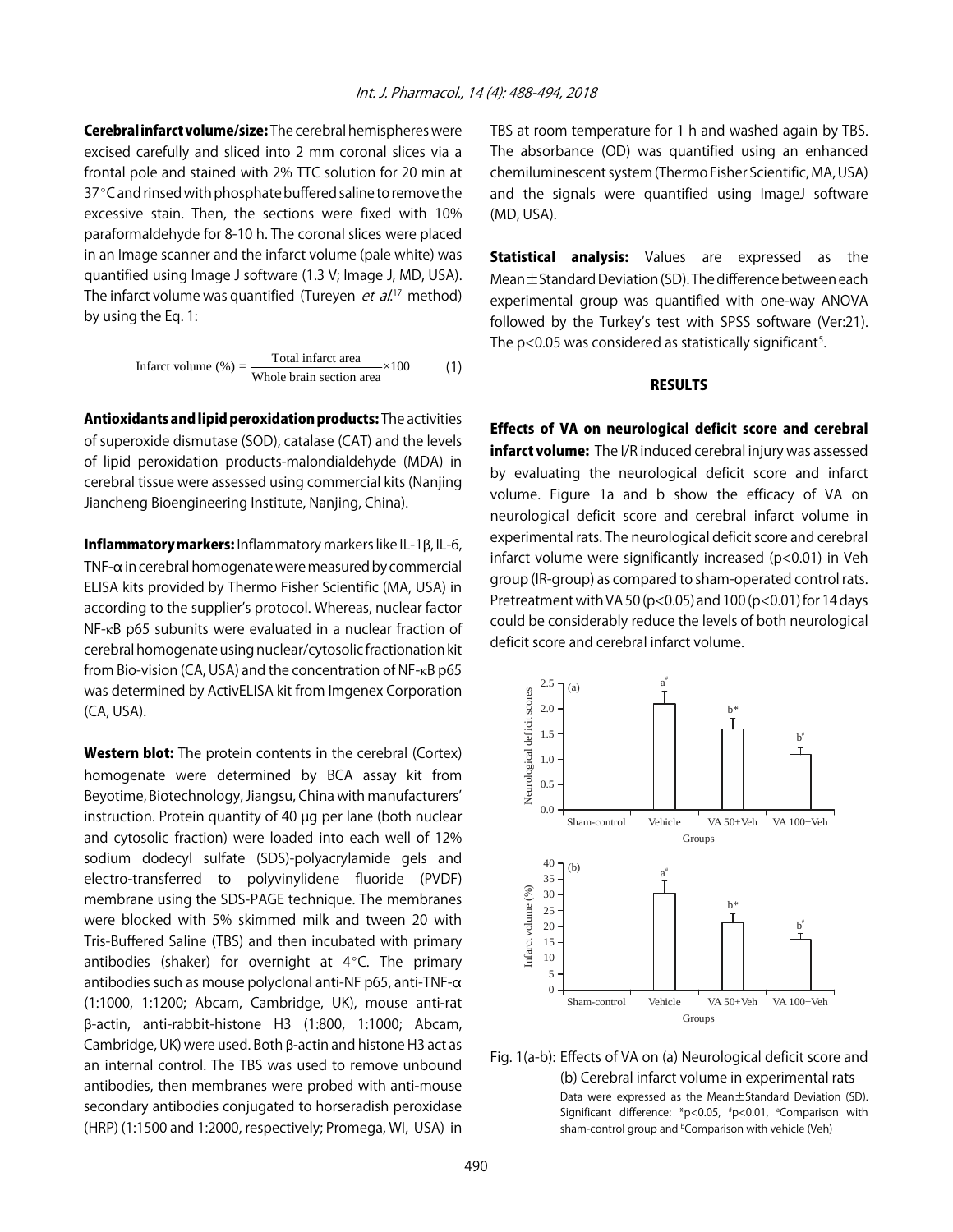Int. J. Pharmacol., 14 (4): 488-494, 2018



#### Fig. 2: Effects of VA on inflammatory markers in experimental rats

Data were expressed as the Mean±Standard Deviation (SD). Significant difference: \*p<0.05, \*p<0.01, \*Comparison with sham-control group, \*Comparison with vehicle (Veh)

Table 1: Effect of VA on the levels of lipid peroxidation products and antioxidant status in experimental rats

| Groups        | $MDA$ (nmol mg <sup>-1</sup> protein) | $CAT (U mg-1 protein)$   | SOD (U mg $^{-1}$ protein)    |
|---------------|---------------------------------------|--------------------------|-------------------------------|
| Sham control  | $0.46 \pm 0.05$                       | $67.67 \pm 7.25$         | $3.24 \pm 0.49$               |
| Vehicle (Veh) | $1.15 \pm 0.10$ <sup>a#</sup>         | 51.20±4.74 <sup>a#</sup> | $2.31 \pm 0.30$ <sup>a#</sup> |
| VA 50+Veh     | $0.87 \pm 0.09$ <sup>b*</sup>         | 57.56±6.03b*             | $2.77 \pm 0.51$ <sup>b*</sup> |
| VA 100+Veh    | $0.66 \pm 0.05$ b#                    | $62.23 \pm 5.34$ b#      | $3.02 \pm 0.60$ <sup>b#</sup> |

Data were expressed as the Mean±Standard Deviation (SD). Significant difference: \*p<0.05, \*p<0.01, a: Comparison with sham-control group, b: Comparison with vehicle (Veh). One unit of SOD represent the amount of enzyme required to inhibit 50% of  $O<sub>2</sub>$  production at 560 nm. One unit of CAT represent the amount that consumed to inhibit 1 µmol of H<sub>2</sub>O<sub>2</sub>, at 540 nm. MDA: Malondialdehyde (lipid peroxidation product), CAT: Catalase, SOD: Superoxide dismutase

#### Effect of VA on antioxidant status and lipid peroxidation

**products:** The activities of cerebral antioxidants and lipid peroxidation products in experimental rats are epitomized in Table 1. The activities of SOD and CAT were substantially attenuated (p<0.01) with increased MDA levels in IR-induced rats (Veh). Meanwhile, supplementation with VA (50 and 100 mg  $kg^{-1}$ ) could markedly elevate the activities of SOD and CAT, with significantly lowered (p<0.01) MDA levels on comparison with Veh group.

**Effects of VA on inflammatory markers:** Figure 2 shows that a pronounced increase ( $p$ <0.01) in the concentration of nuclear factor NF-p65 subunit of NF-κB and cytosolic fraction like TNF- $\alpha$ , IL-1 $\beta$  and IL-6 in the cerebral tissue of IR-induced rats on equivalence with sham-operated control rats (Fig. 2). Administration with VA 50  $(p<0.05)$  and 100  $(p<0.01)$ significantly lowered the concentration of nuclear factor NF-p65 subunit of NF-κB and cytosolic fractions IL-1\$, IL-6 and TNF- $\alpha$  than Veh group.

#### Effect of VA on the protein expressions of TNF- $\alpha$  and NF-p65

subunit: Figure 3 illustrates the effect of VA on the protein expression of TNF- $\alpha$  (3A) and NF-p65 subunit (3B) in cerebral tissue of experimental rats. Both TNF- $\alpha$  and NF-p65 protein expression were exponentially upregulated (p<0.01) in IR-induced group Vs sham-control rats. Whereas, treatment with VA 50 (p<0.05) and 100 (p<0.01) markedly down-regulated the protein expression of TNF- $\alpha$  and NF-p65 subunit on comparison with IR/Veh group.

#### **DISCUSSION**

The results indicate the beneficial/neuroprotective efficacy of VA (50 and 100 mg  $kg<sup>-1</sup>$ ) against cerebral Ischemia-Reperfusion (I/R) injured rat model via improving the antioxidant status and attenuating inflammatory response. For this preclinical study, a common ischemic stroke MCAO/R model was preferred as it resembles most of the pathophysiological features of stroke18,19. To evaluate the neuroprotective activity of VA, we determined the neurological deficit score and infarct volume after MCAO/R induction. The neurological deficit score and cerebral infarct volume were significantly increased (p<0.01) in IR-induced/veh group due to MCAO/reperfusion-induced brain damage via excess free radical generation. These results are in corroboration with the studies of Pramila et al.<sup>20</sup>.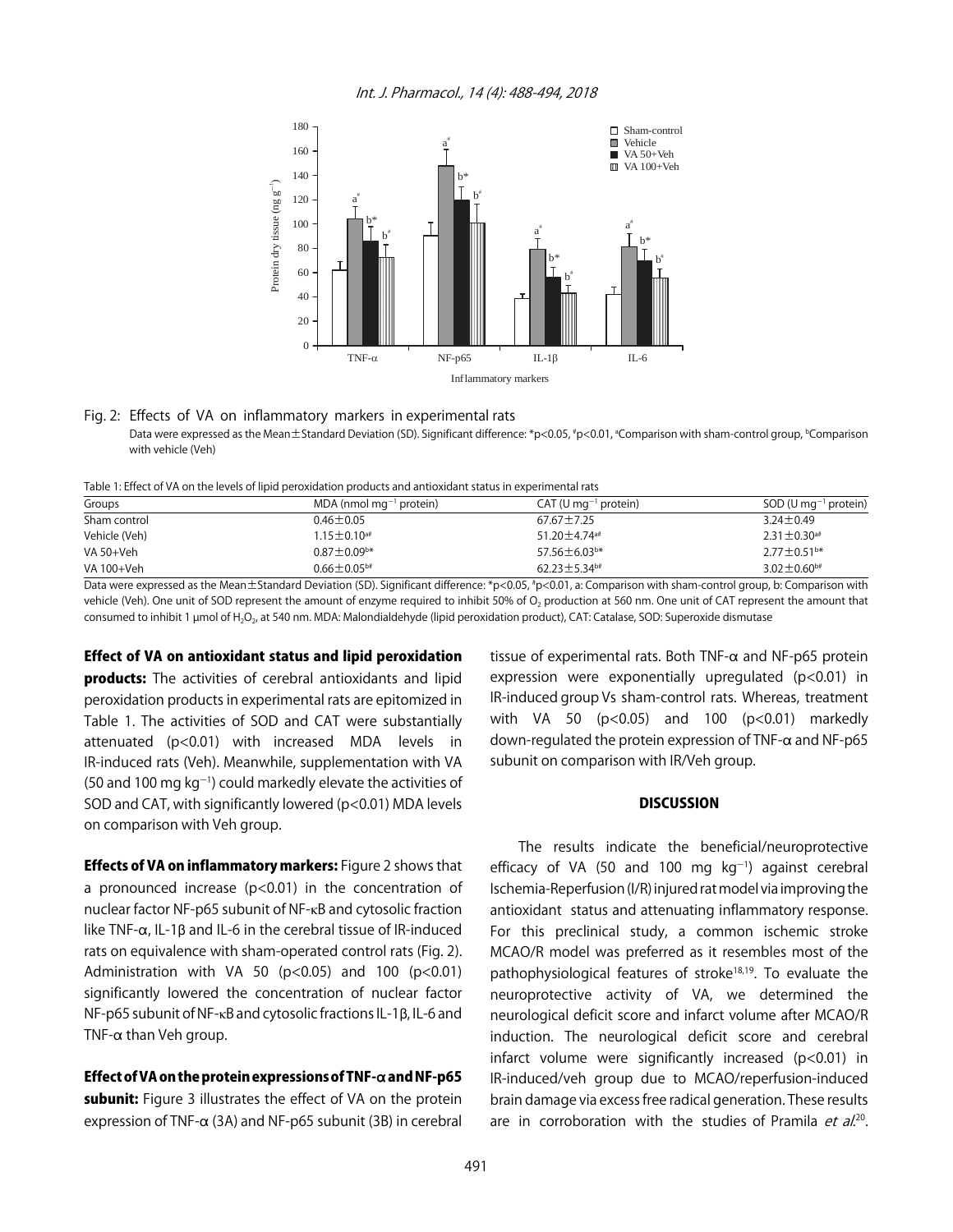

Fig. 3(a-b): Effects of VA on cerebral protein expressions of (a) Tumor necrosis factor alpha (TNF- $\alpha$ ) and (b) Nuclear factor κB p65 subunit (NF-κB p65) in experimental rats

Data were expressed as the Mean±Standard Deviation (SD). Significant difference: \*p<0.05, \*p<0.01, \*Comparison with sham-control group and b Comparison with vehicle (Veh), L1: Sham-control group, L2: Vehicle (IR-induced) group, L3: VA 50+Vehicle group, L4: VA 100+Vehicle group

Pretreatment with VA 50 and 100 for 14 days, would considerably lower the neurological deficit score and cerebral infarct volume is owing to antioxidant activity. Vanillic acid shows excellent free radical scavenging activity because of its two-free hydroxyl groups<sup>21</sup>. Moreover, Prince *et al.*<sup>22</sup> indicated that supplementation with vanillic acid could substantially lower the infarct size/volume of myocardial tissue in isoproterenol-induced infarcted rats. In support of the mentioned finding, we would infer that VA (especially 100) showed better neuroprotective activity by improving motor activity and neural damage.

Ample amount of studies has demonstrated that the strong connection exists between oxidative stress and inflammatory response in several neurological diseases especially in IR-Induced strokes as it provokes secondary brain damage4,5. During MCAO/R induction the microglia/macrophages were activated and trigger the activity of NADPH oxidase and thus results in an excessive free radical generation (Oxidative stress). That excessive free radical in turn stimulate various inflammatory cytokines and thereby elicit inflammatory cascade with neuronal cell death $^{23}$ . Hence, the levels of antioxidants were considerably abolished (p<0.01) with elevated lipid peroxidation product production in IR group or Veh group. Whereas, supplementation with VA (50 and 100 mg  $kg^{-1}$ ) could markedly improve the antioxidant activities of SOD and CAT and thereby notably abrogated the production of lipid peroxidation products like MDA. Similar

impression was also highlighted by the study conducted by Dianat et al.<sup>13</sup>, pointed out that vanillic acid treatment could significantly enhance (p<0.05) the activities of SOD and CAT and thereby effectively lowered the levels of MDA on cardiac ischemic-reperfusion rat model. As indicated earlier vanillic acid also quench free radical generation due to its two-free hydroxyl group.

As previously mentioned, that during the initial phase of IR-induced stroke various inflammatory markers (pro-inflammatory cytokines) were upregulated via NF-κB signaling pathway owing to excessive oxidative stress. Therefore, inhibition of NF-κB signaling pathway (inactivation of microglial cells) might be a potential therapeutic strategy for the treatment of IR-induced stroke $24$ . A pronounced increase (p<0.01) in the concentration of various inflammatory markers in Veh group was due to microglial cell activation/oxidative stress. The VA pretreated rats  $(50$  and 100 mg kg<sup>-1</sup>) could substantially abolish those inflammatory markers by effectively quenching excessive free radicals as well as downregulating the expression of NF-KB related downstream inflammatory genes. In addition, VA treatment would halt the activation of NF-KB and thereby inhibit the translocation of p65 from cytosol to nucleus. Also, vanillic acid has covalently modified sulfhydryl group and o-methoxy group which might inhibit the activation of an NF-κB signaling pathway in a rat model $12$ .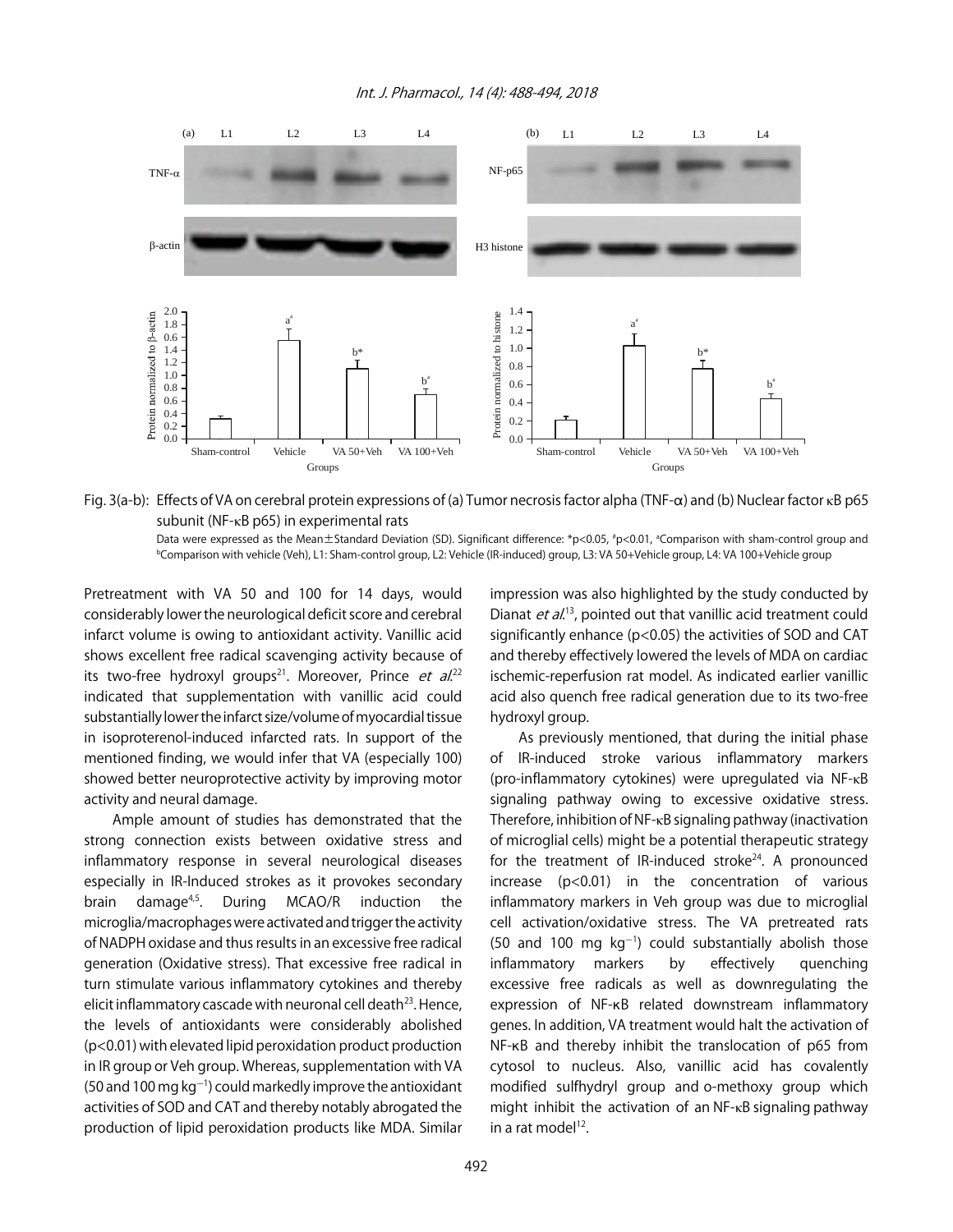For better understanding, the mechanism behind the anti-inflammatory activity of VA, pertaining to NF-KB signaling pathway were evaluated by assessing the protein expression of cytosolic TNF- $\alpha$  and nuclear NF- $\kappa$ B p65 subunit in cerebral tissue homogenate. The protein expression of cytosolic TNF- $\alpha$  and nuclear NF- $\kappa$ B p65 were dramatically upregulated (p<0.01) in vehicle group due to excessive inflammatory response. Nevertheless, VA administered rats displayed marked down regulation in the levels of protein expression of cytosolic TNF-α and nuclear NF-κB p65 due to anti-inflammatory activity. These outcomes are in conformity with the data of biochemical analysis (ELISA) of inflammatory markers.

Previously, vanillic acid is reported to inhibit NF-KB p65 subunit expression as well as pro-inflammatory cytokines  $(TNF-\alpha)$  in LPS induced model<sup>7</sup>. Another experimental study also highlighted that administration of vanillic acid could significantly attenuate (p<0.01) the neuroinflammation by downregulating NF-κB p65 subunit in A\$1-42 induced AD model<sup>15</sup>. Available evidence suggests that VA can downregulate the downstream pro-inflammatory cytokines gene like TNF- $\alpha$  and IL-1 $\beta$  and IL-6 via inhibiting the activation of NF-κB (p65) signaling pathway and thereby attenuating inflammatory response in IR-induced rats. Few limitations are skipping off apoptotic factors as well as standard drugs for comparison.

#### CONCLUSION

This preclinical study demonstrates that VA  $(50$  and 100 mg kg<sup>-1</sup>) could improve neurological motor ability through abolishing neuronal damage and thus reducing the cerebral infarct by improving the antioxidant status and attenuating inflammatory response or cascade. Moreover, VA (50 and 100 mg  $kg^{-1}$ ) could modulate the expression of various inflammatory factors related to NF-κB signaling pathway. However, 100 mg  $kg^{-1}$  of VA showed better neuroprotective activity as compared with 50 mg  $kg^{-1}$  of VA. Furthermore, studies are required to evaluate the detailed mechanism underlying the neuroprotective activity of VA.

#### SIGNIFICANCE STATEMENTS

This pre-clinical study discovers the novel neuroprotective agent-vanillic acid that can be beneficial for improving neuronal function against the cerebral ischemia-reperfusion model. This study would help the researchers to discover the pivotal area of ischemic stroke that many researchers were not able to explore. Thus, a new theory on treating cerebral ischemia-stroke vanillic acid (novel neuroprotective agent) with few standard drugs may be effective in combating stroke related complications.

#### ACKNOWLEDGMENTS

Authors would like to thank all the ethical committee members for approving this study. Also thanks to Tianjin Nankai Hospital University for supporting this project (TNH-5798).

#### **REFERENCES**

- 1. Hong, J.H., J.Y. Kim, S.E. Baek, P. Ingkasupart, H.J. Park and S.G. Kang, 2015. Effects of rice bran extracts fermented with lactobacillus plantarum on neuroprotection and cognitive improvement in a rat model of ischemic brain injury. Biomed. Sci. Lett., 21: 92-102.
- 2. Kim, J., D.Y.W. Fann, R.C.S. Seet, D.G. Jo, M.P. Mattson and T.V. Arumugam, 2016. Phytochemicals in ischemic stroke. Neuro Mol. Med., 18: 283-305.
- 3. Feigin, V.L., M.H. Forouzanfar, R. Krishnamurthi, G.A. Mensah and M. Connor et al., 2014. Global and regional burden of stroke during 1990-2010: Findings from the Global Burden of Disease Study 2010. Lancet, 383: 245-255.
- 4. Guan, J., X. Wei, S. Qu, T. Lv, Q. Fu and Y. Yuan, 2017. Osthole prevents cerebral ischemia/reperfusion injury via Notch signaling pathway. Biochem. Cell Biol., (In Press). 10.1139/bcb-2016-0233.
- 5. Calixto-Campos, C., T.T. Carvalho, M.S.N. Hohmann, F.A. Pinho-Ribeiro and V. Fattori et al., 2015. Vanillic acid inhibits inflammatory pain by inhibiting neutrophil recruitment, oxidative stress, cytokine production and NFκB activation in mice. J. Nat. Prod., 78: 1799-1808.
- 6. Cao, G., X. Ye, Y. Xu, M. Yin, H. Chen, J. Kou and B. Yu, 2016. YiQiFuMai powder injection ameliorates blood-brain barrier dysfunction and brain edema after focal cerebral ischemia-reperfusion injury in mice. Drug Des. Dev. Ther., 10: 315-325.
- 7. Kim, M.C., S.J. Kim, D.S. Kim, Y.D. Jeon and S.J. Park et al., 2011. Vanillic acid inhibits inflammatory mediators by suppressing NF-κB in lipopolysaccharide-stimulated mouse peritoneal macrophages. Immunopharmacol. Immunotoxicol., 33: 525-532.
- 8. Chang, W.C., J.S.B. Wu, C.W. Chen, P.L. Kuo, H.M. Chien, Y.T. Wang and S.C. Shen, 2015. Protective effect of vanillic acid against hyperinsulinemia, hyperglycemia and hyperlipidemia via alleviating hepatic insulin resistance and inflammation in High-Fat Diet (HFD)-fed rats. Nutrients, 7: 9946-9959.